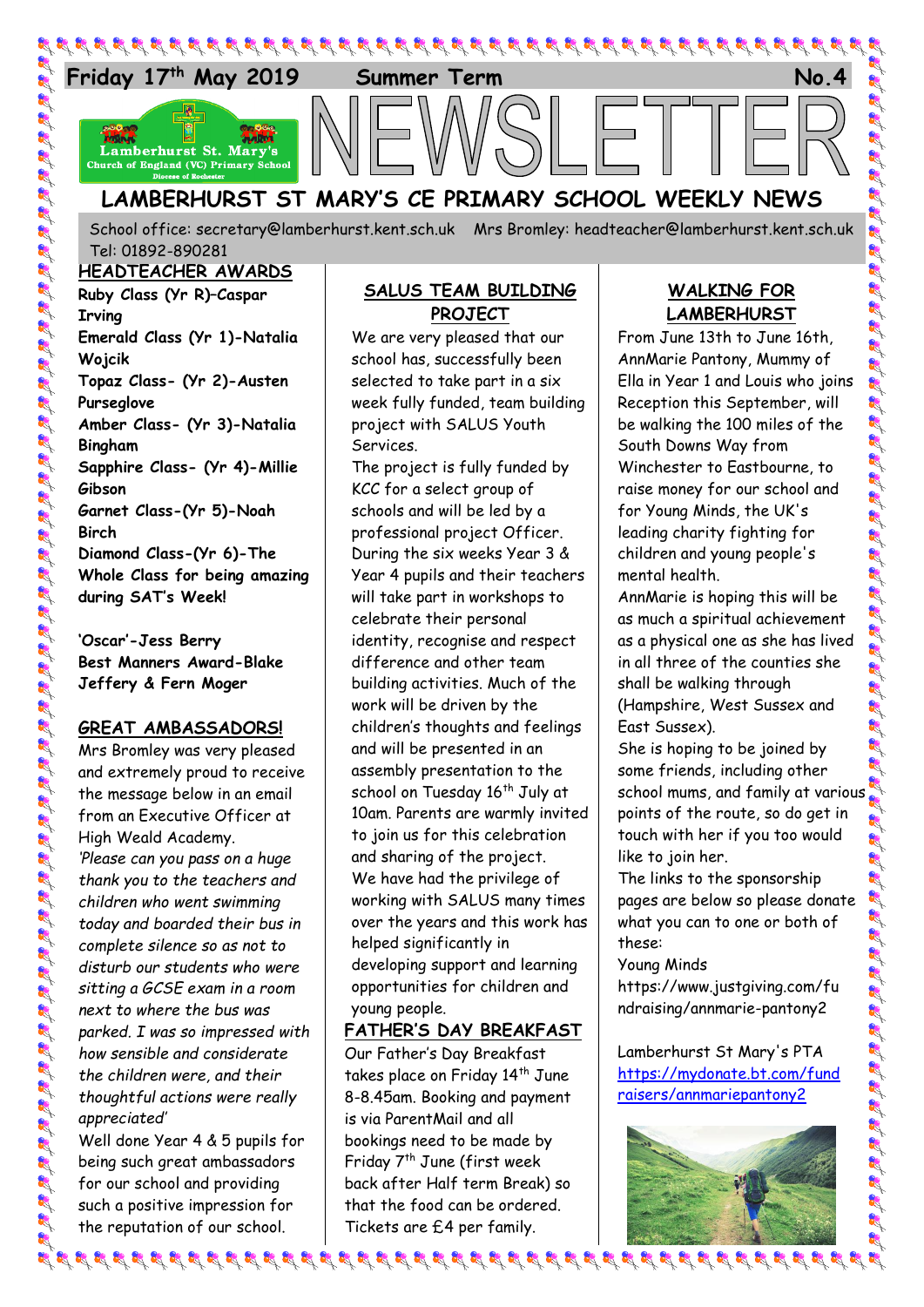# **YEAR 5 TASTER DAY**

Current Year 5 pupils are, invited to The High Weald Academy on 18th June for a taster day, to experience life in a successful secondary school during a normal working day, and meet with students from other local primary schools. The High Weald School

understands that making the step from primary to secondary school can be a daunting one for both the child and parents and would like to offer this opportunity to ease some of those concerns and answer any queries that may be beginning to arise.

Throughout the day students will take part in a range of subject taster sessions, familiarise themselves with the environment and meet with members of the academy community.

Pupils who wish to attend should arrive at High Weald between 9.15am and 9.30am and be collected at 1.00pm. Please be aware that there is limited parking on site. Pupils will need to bring their training shoes, and either a pen or pencil, in addition to a bottle of water and a snack. The High Weald hopes that by spending the day with them, will help parents in making the big decisions around which school will be best for your child ahead of the October 2019 deadline. To confirm your child's place, please visit the school website: www.highwealdacademy.kent.sch. uk/tasterdays Please provide all details,

including medical consent and emergency contact numbers. Should you have any questions regarding this day, please contact the academy office on (01580) 712754 or email [enq@thehighweald.kent.sch.uk](mailto:enq@thehighweald.kent.sch.uk)

## **MENTAL HEALTH AWARENESS WEEK**

This week is Mental Health Awareness Week and parents will have seen lots of initiatives and activities in the media, including some excellent television and radio programmes designed to raise awareness and promote positive mental wellbeing. On Monday the mental health initiative Heads Together encouraged hundreds of radio stations across the UK to come together with a special oneminute message to encourage and support conversations around mental health. The #MentalHealthMinute message was led by HRH The Duke of Cambridge and included famous voices such as Stephen Fry and Katy Perry.



This year's minute is all about the importance of listening, and the difference we can make to someone when we take the time to stop and to listen. Talking about mental health can be challenging and it is important to show that people are listening when someone opens up, and when it comes to volunteering in mental health, the power of listening is often at the heart of it. There has long been a stigma attached to talking about mental health and, though it has lessened in recent years, it is good to remember that there are people around us, whether it be our family, friends or those in our community, who are desperate to be heard and we can help by taking the time to listen to them.

## **DOVE SELF ESTEEM PROJECT**

The resources for this project can help parents to boost children and young people's mental health and to be more body confident in a connected world. The theme this year is 'Body image - how we think and feel about our bodies'.

https://parentzone.org.uk/doveself-esteem-project

The Be Body Positive pack can help boys and girls to think more positively about their body and boost their selfesteem.

It includes a 40-page Parent Guide with advice, activities and action checklists for families to use at home. Parents may also like to look at the following books: The Unworry Book from Usborne for age 9+ is full of things children can do to sort through their worries and thoughts through a variety of activities.

Looking after your Mental Health from Usborne for age 11+ talks about emotions, what can cause them and covers topics such as friendships, social media and bullying. The HappySelf Journal for ages 6-10 is written by local author Francesca Geens from Hawkhurst. The Journal brings the science of happiness and growth mindset principles to children in a beautifully illustrated daily journal.

*Today you will also receive:* Y3 & Y4 ~ SALUS Workshop Permission forms *Today you will also receive via ParentMail:* Every Family ~ Premier Holiday Camps Flyer